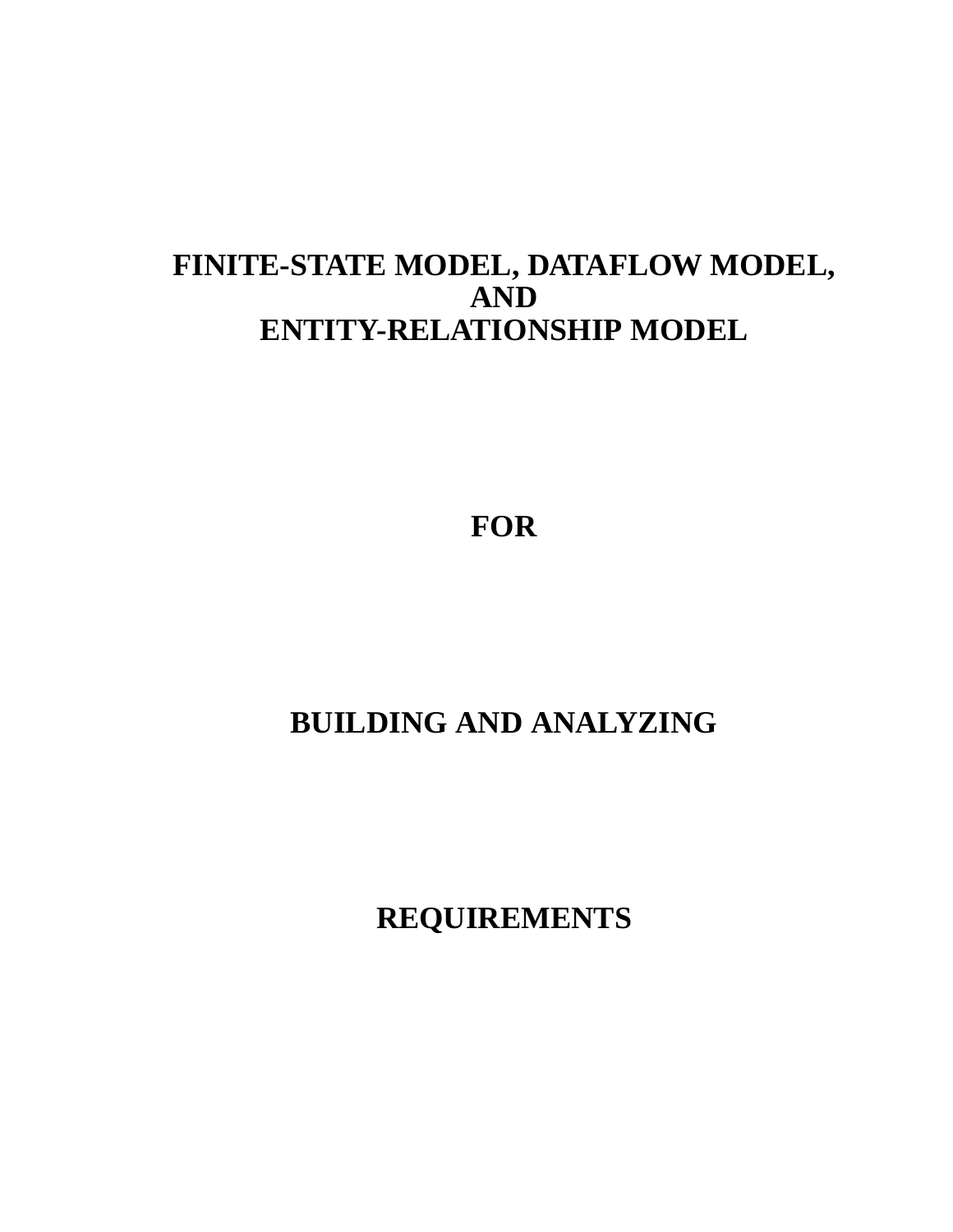### **ENTITY-RELATIONSHIP DATA-MODEL**



- 0:*n* on CUSTOMERS to BORROWS link: A customer may at any time have a minimum of 0 books and a maximum of *n* books borrowed.
- 0:1 on BOOKS-HL to BORROWS link: A book may at any time be borrowed by a minimum of 0 and a maximum of 1 customer.
- 0:*m* on CUSTOMERS to HOLDS link: A customer may at any time have put hold on a minimum of 0 books and a maximum of *m* books
- 0:1 on BOOKS-HL to HOLDS link: A book may at any time have hold by a minimum of 0 and a maximum of 1 customer.
- The books in BOOKS-HL have either been borrowed or have a hold, thus minimum cardinality 0 cannot be true at the same time.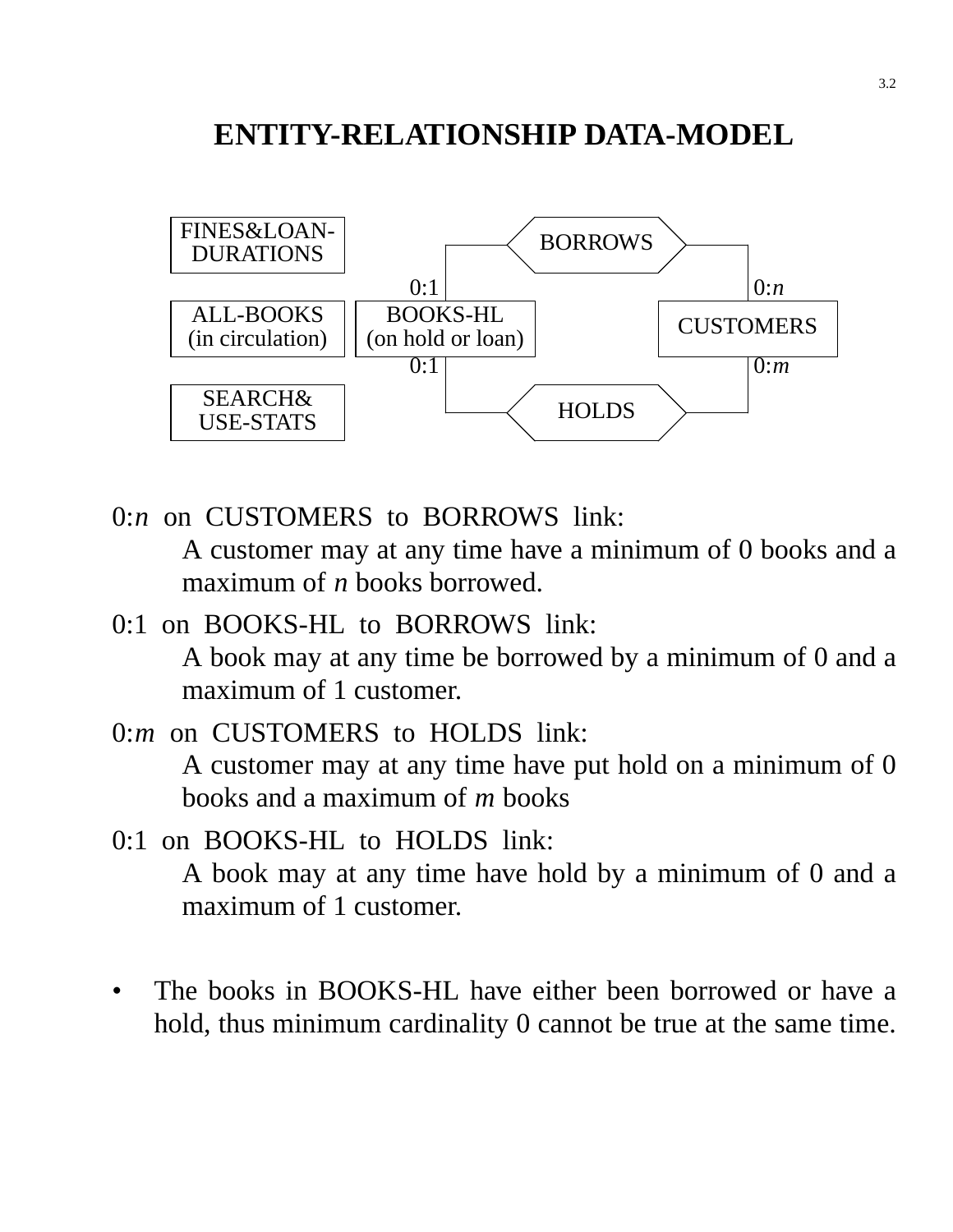### **ER-MODEL FOR AT MOST ONE HOLD(Contd.)**



#### ALL-BOOKS:

(*BookId*, BookType, Title, Author, Publisher, PurchaseDate, PurchasePrice)

#### SEARCH & USE-STATISTICS:

(*BookId*, SearchCount, BorrowCount, TotalUseDuration)

#### FINES & LOAN-DURATIONS:

(*BookType*, *CustomerType*, LoanDuration, LoanRenewalDurarion, HoldingPeriod, Fine, ReplacementCostPolicy)

- BOOKS-HL: (*BookId*, BookType, HasHold)
- CUSTOMERS: (*CustomerId*, CustomerType, Address, TotalBorrowCount, TotalHoldCount, TotalLateRetCount, TotalLostBookCount)
- BORROWS: (*BookId*, CustomerId, LoneDate, ReturnDate, Due-Date, ReminderCount)

#### HOLDS: (*BookId*, *CustomerId*, HoldReqDate, HeldStart-Date, HeldEndDate)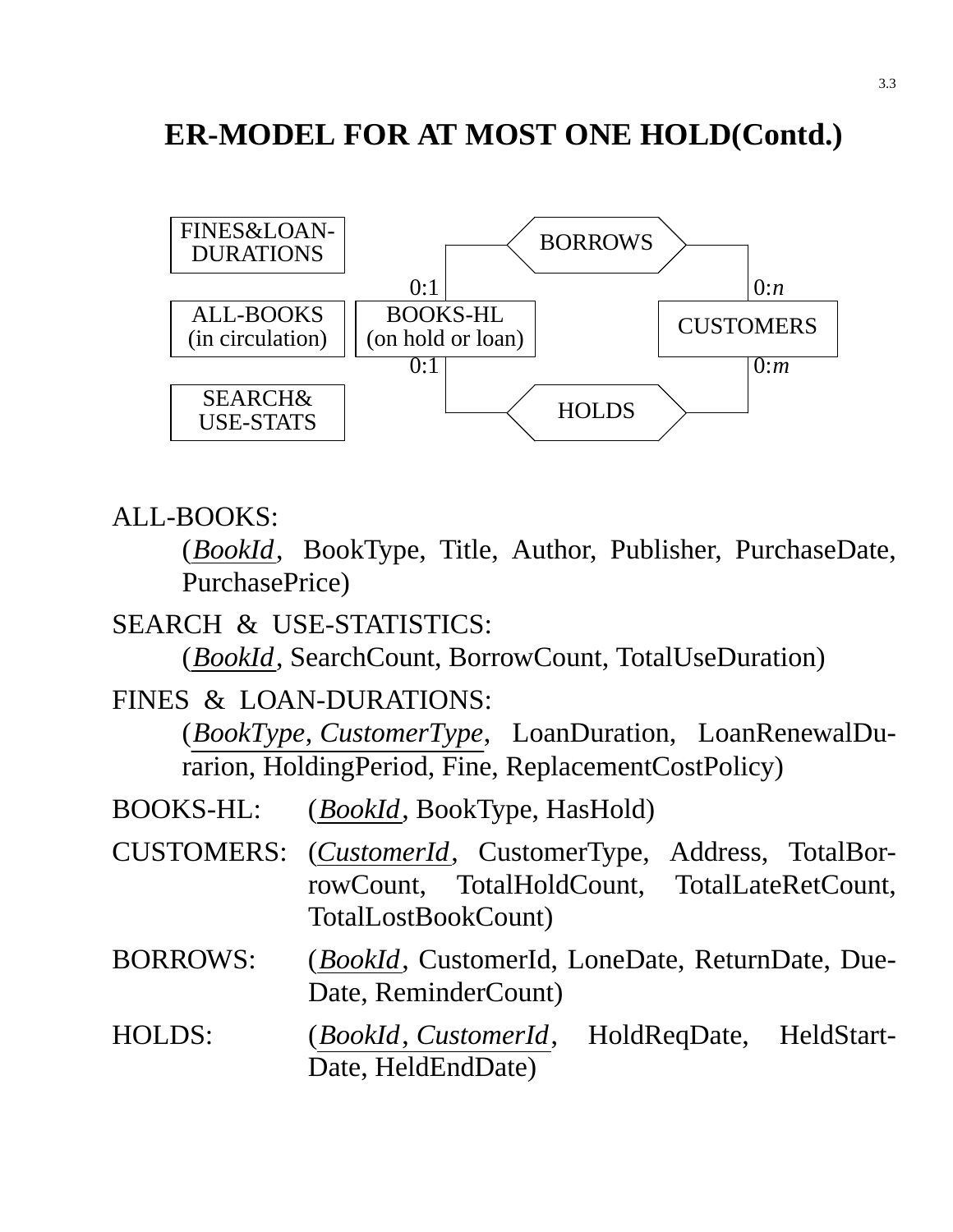### **A REFINEMENT OF BOOKS-HL ENTITY**



- We are also allowing here multiple holds, one for each different customers (not shown in the model itself).
- The fact that the same person currently borrowing a book cannot put a hold on it is not shown in the model either.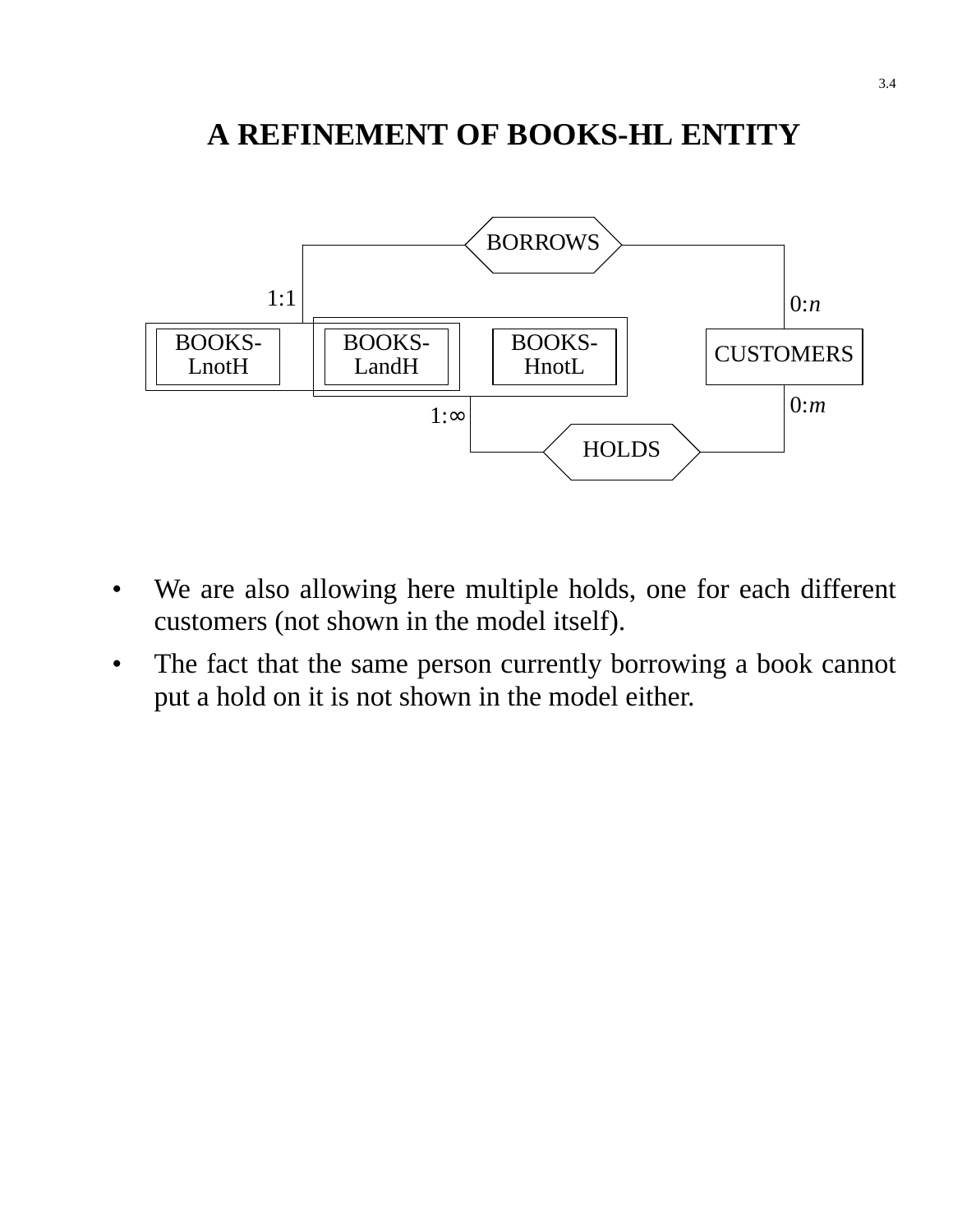# **ENTITY vs. AN ATTRIBUTE**

- An attribute stands only in the context of an entity, not by itself.
- An entity can have just one attribute.

#### **Representing an Entity Using a Relationship:** BOOKS

BOOKS: (*BookId*, BookType, Title, Author, Publisher, PurchDate)

| <b>BookId</b> | BookType | Title  | Author         | Publ. | PurchDate       |
|---------------|----------|--------|----------------|-------|-----------------|
| b#1           | tpl      | ttl    | a l            | pb1   | pd1             |
| b#2           | tp1      | tt2    | a l            | pb1   | pd2             |
| b#3           | tp3      | tt $2$ | a <sub>3</sub> | pb3   | pd <sub>3</sub> |

$$
\begin{array}{|c|c|c|c|}\n \hline\n \text{BOOKS}' & \text{1:1} & \text{HAS-TYPE} & \text{BOOK-TYPES} \\
\hline\n\end{array}
$$

BOOKS′: (*BookId*, Title, Author, Publisher, PurchaseDate) BOOK-TYPES: (*BookType*, LoanDuration) HAS-TYPE: (*BookId*, BookType)

| $Bk-$<br>Type | Loan-<br>Dura. | <b>BkId</b> | $Bk-$<br>Type | <b>BkId</b> | Title | Author | $\cdots$ |
|---------------|----------------|-------------|---------------|-------------|-------|--------|----------|
|               |                |             |               |             |       |        |          |
| tp#1          | d1             | b#1         | tp1           | b#1         | tt1   | a l    | $\cdots$ |
| tp#2          | d1             | b#2         | tp1           | b#2         | tt2   | a1     | $\cdots$ |
| tp#3<br>tp#4  | d3<br>d4       | b#3         | tp3           | b#3         | tt1   | a3     | $\cdots$ |
|               |                |             |               |             |       |        |          |

**Question:** What is the advantage in the new ER-model?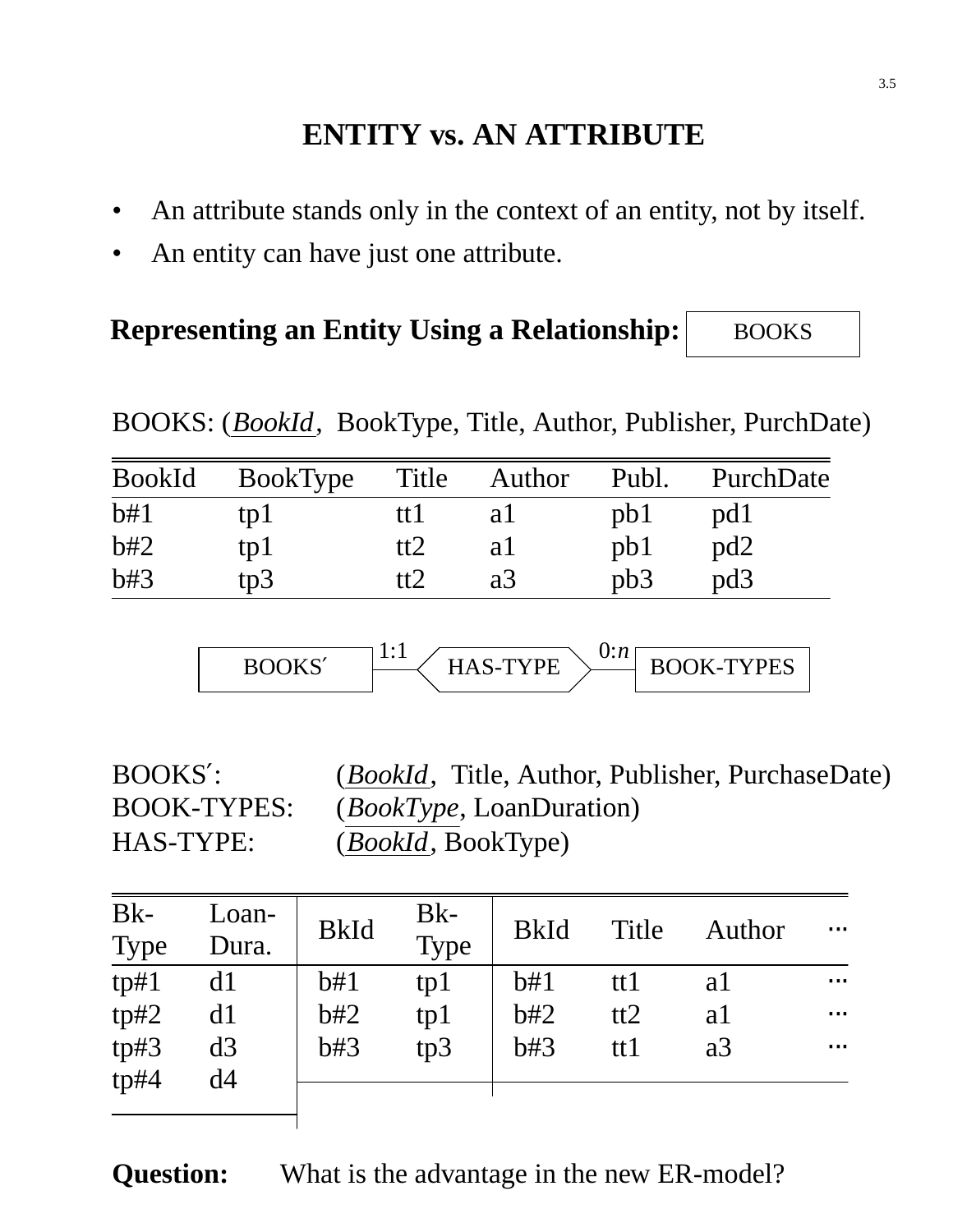### **EXERCISE**

1. Table 10.1 in the text book lists the following ER modeling concepts.

| Entity          | distinguishable object of some type       |
|-----------------|-------------------------------------------|
| Entity type     | type of a set of elements                 |
| Attribute value | piece of information describing an entity |
| Attribute       | type of a set of attribute values         |
| Relationship    | association between two or more entities  |

Why can't we talk about relationship types and relationship values? Give examples to explain your answer. What are some the relationship values for HAS-TYPE relationship in the example on the previous page?

- 2. When we represent an entity using a relationship, we always get one of the cardinalities as "1:1". Is the converse true, i.e., if a relationship cardinality is "1:1" then can we replace the relationship and build an entity somehow in its place? Explain with an example.
- 3. What are some key differences between ER-modeling and ERdiagram?
- 4. ER-modeling tells only part of the story which part and which part is not captured?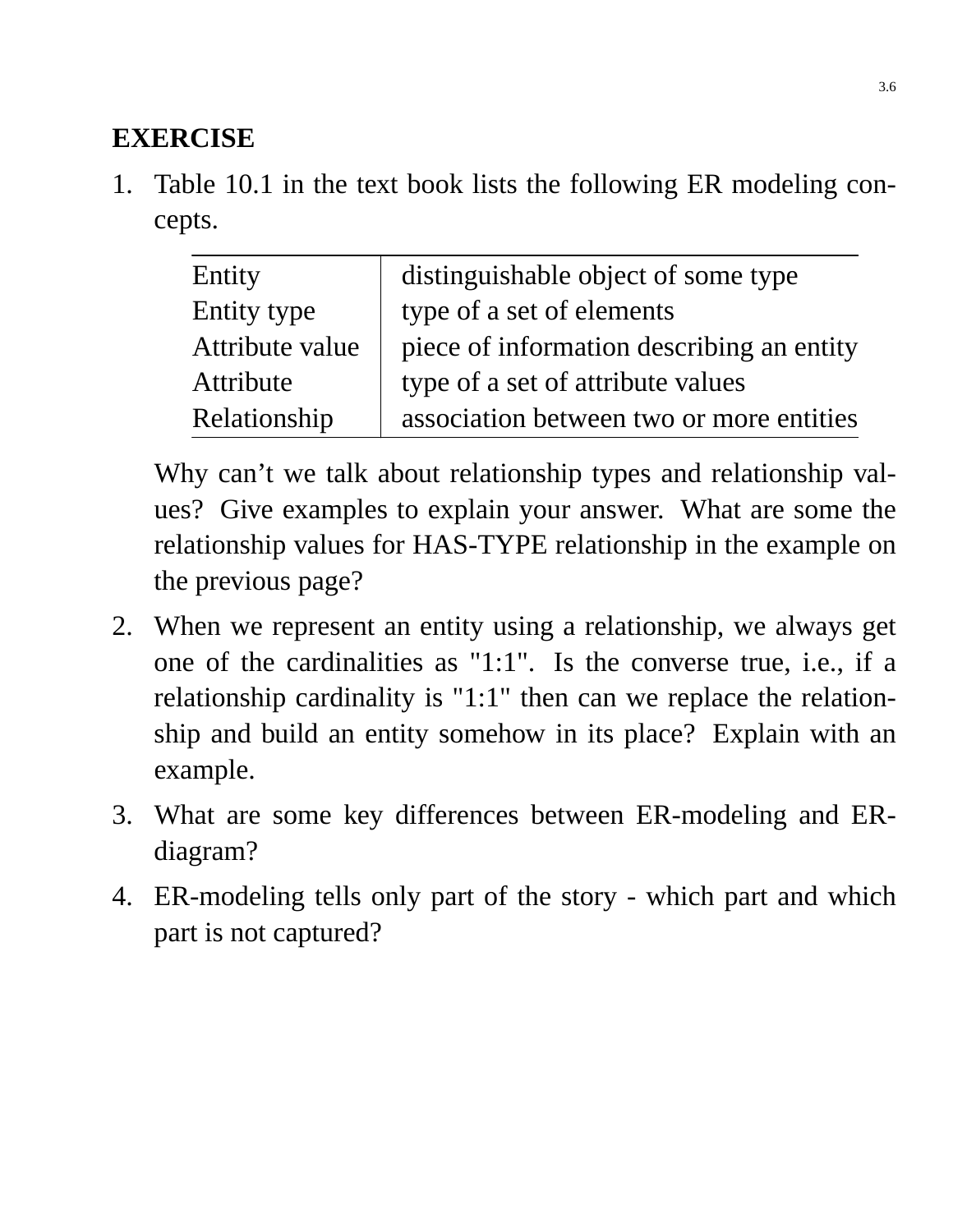# **DATAFLOW DIAGRAMS: AN ALTERNATIVE SEMI-STATIC MODELING TOOL**

- Combines some of FSM's dynamic features with ER's static features; shows action's input-output.
- Standard DFD cannot model conditions for actions; not suitable for low-level modeling.

### **Structure:**

- Has  $4+1 = 5$  types of nodes:
	- Two external node types: data-sources and data-sinks. (In reality, they can also be processes.)
	- − Two internal node types: Process-nodes and data-store nodes. (The data-stores can act as data-source and data-sink.)
	- Special nodes to represent parameters to operations, if any.
- There are links connecting two process-nodes or a process-node and a data-node.
	- − Links represent data-flows.

### **Semantics:**

- Process: a major function (it may be implemented by many smaller functions).
- Data-store: an interface between asynchronous processes, which do not have a calling relationship between them.
- Links: inputs and outputs of processes.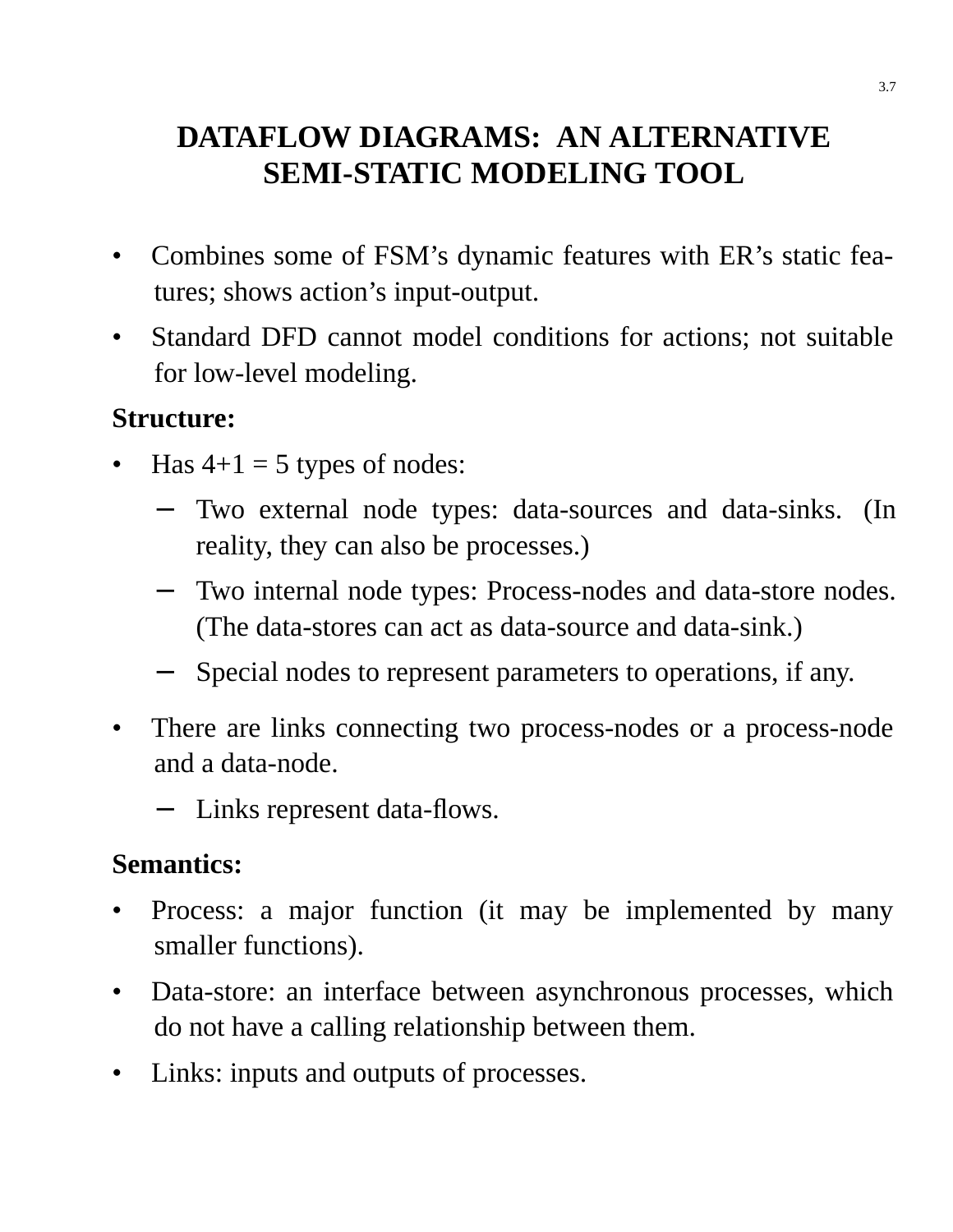# **DATAFLOW EXAMPLE: BORROW AND RETURN OPERATIONS**

### **DFD for** *Successful* **Borrow and Return Operations:**



**Question:** Do you see any missing dataflow for borrow-operation?

#### **EXERCISE**

- 1. Modify the above dataflow diagram by breaking down the borrow-operation into several suitable smaller operations.
- 2. Also, add guards to model the fact that a book can be borrowed by at most one customer at any time. Recall that BORROWS holds only the current borrow-information.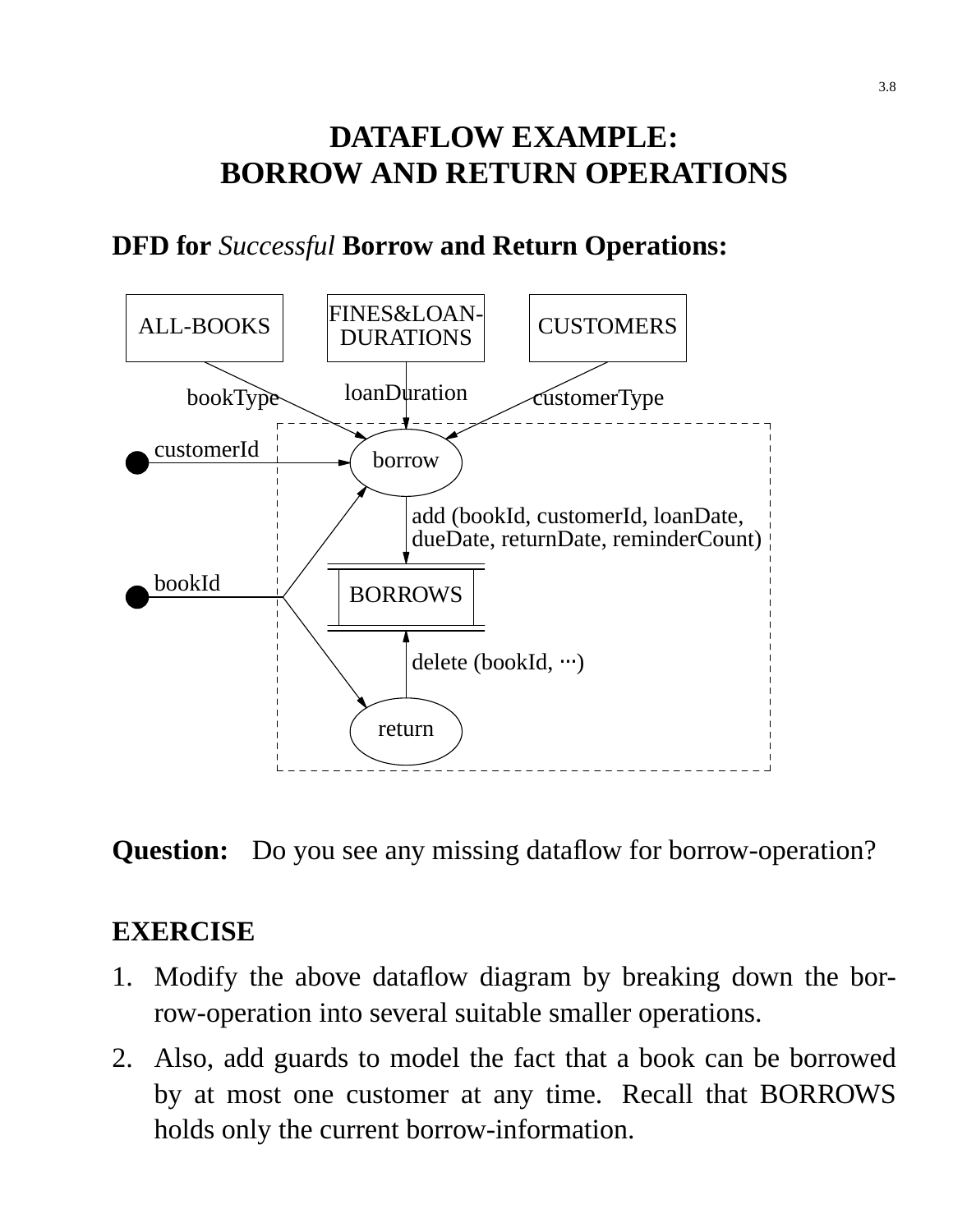### **EXPANDED DATAFLOW FOR BORROW AND RETURN OPERATIONS**

#### **DFD for** *Successful* **Borrow and Return Operations:**



**Question:** Why should we make the data-store BORROWS internal? Would it still be internal if we are only modeling the borrrow-operation?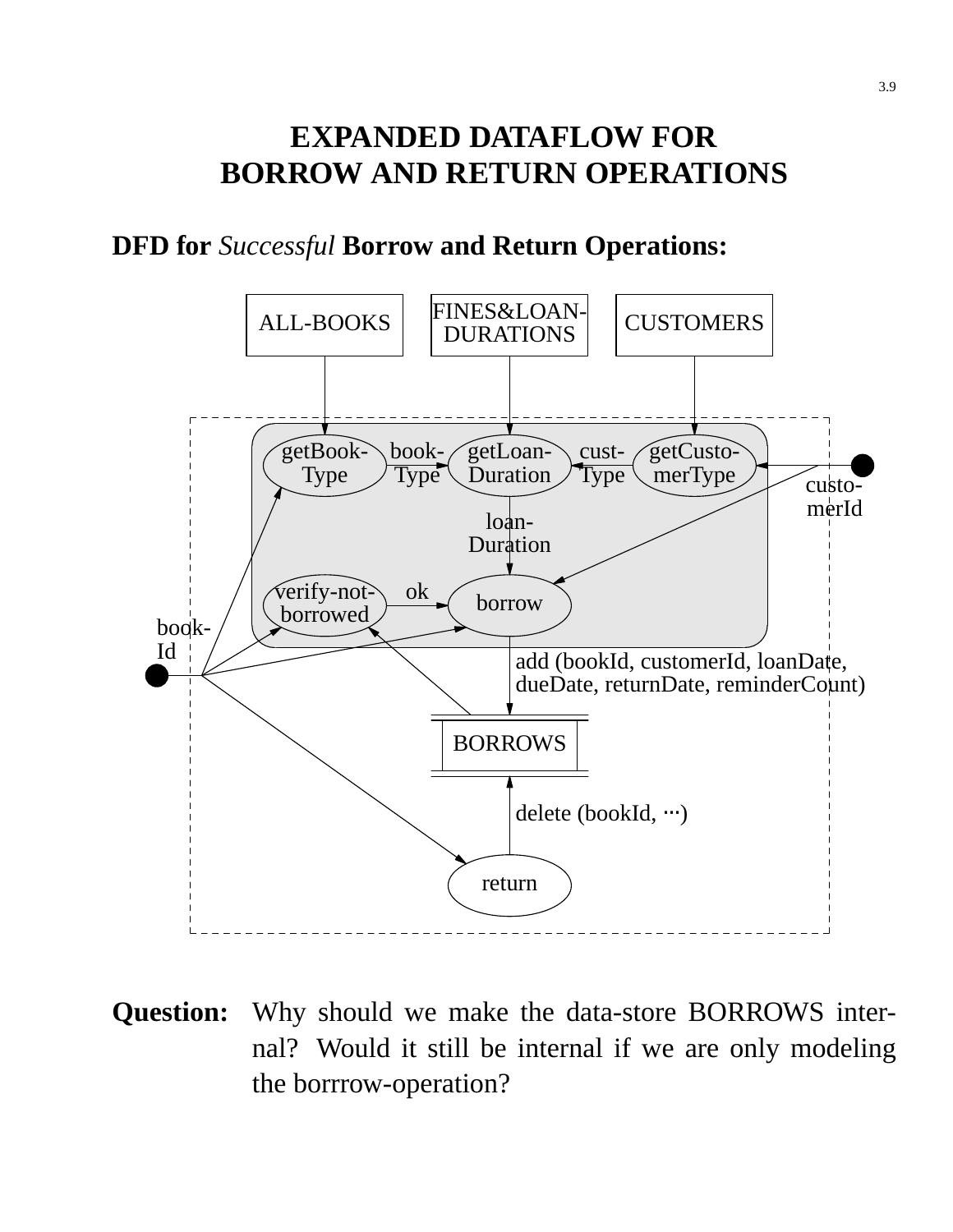# **CONSTRAINTS ON LINKS AND LABELS**

- Labels on links and nodes:
	- − Each link has a data-label (noun) as is each data-nodes (internal or external).
	- − Each process-node has an action (verb) label.
	- − Each process-node has ≥ 1 links (inputs) to it and ≥ 1 links (outputs) from it. (Few exceptions: random number generators has no incoming link and function to free memory has no outgoing links.)
	- − No two links to a process has a common label; two links from a process may have a common label.
	- − Each data-store node has at least a link (inputs) to it or a link (outputs) from it.

All links to/from a data-store have the same label (except when the data-store name is " $d_1$  or  $d_2$ ", in which case the link label can be " $d_1$ ", " $d_2$ ", or " $d_1$ ,  $d_2$ ").

- Paths and connectivity
	- − Each process-node must be on a path from a external datasource to a data-sink (save the exceptions).
	- − The internal nodes should form a connected graph (as an undirected graph).
- **Question:** How many ways can a diagram fail to be a valid datafbw diagram?